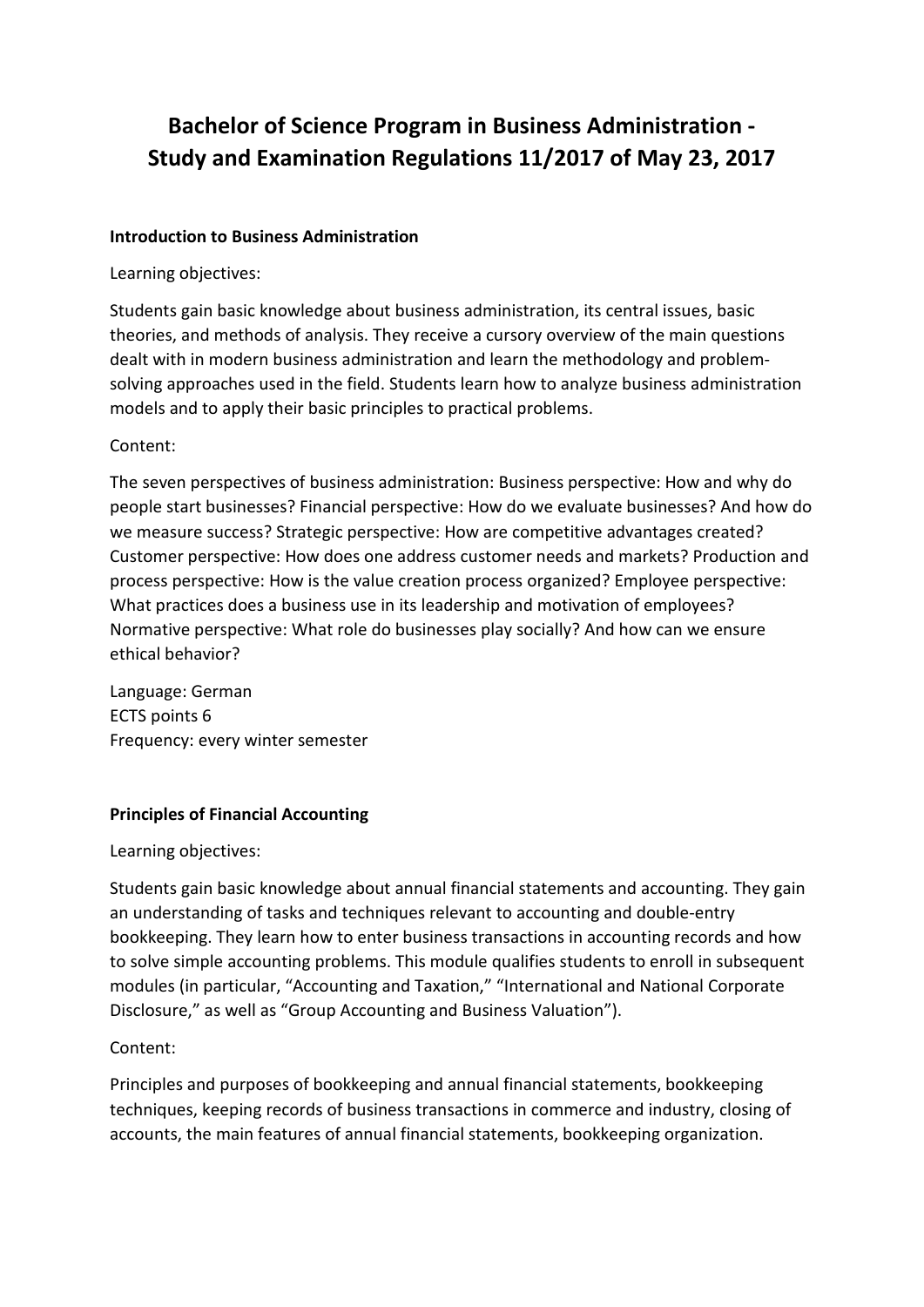Language: German ECTS points 6 Frequency: every winter semester

## **Principles of Managerial Accounting**

Learning objectives:

Students gain basic knowledge about annual financial statements and accounting. They gain an understanding of tasks and techniques relevant to accounting and double-entry bookkeeping. They learn how to enter business transactions in accounting records and how to solve simple accounting problems. This module qualifies students to enroll in subsequent modules (in particular, "Accounting and Taxation," "International and National Corporate Disclosure," as well as "Group Accounting and Business Valuation").

## Content:

Basic concepts and principles of managerial accounting, types of costs, cost centers, costunit accounting, introduction to other selected areas such as cost management, activitybased costing, customer-based accounting, operations accounting, decision-making calculations.

Language: German ECTS points 6 Frequency: every winter semester

#### **Fundamentals of Marketing**

#### Learning objectives:

Students gain basic knowledge about analytical methods, instruments and strategies of marketing. Through theoretical presentations and case studies students learn to analyze marketing activities, their correlation to other operational areas and to (partially) develop their own solutions to problems. The basic knowledge in marketing enables the students to communicate and cooperate with business administrators from different specialized fields. Intercultural and international diversity is integrated as a cross-sectional topic and draws students' attention to research methods and measurement tools.

# Content:

Characterization of sales markets; exchange and competitive advantage; market researcher; consumer behavior; product policy; product innovation; pricing; communication policy; distribution policy; marketing planning.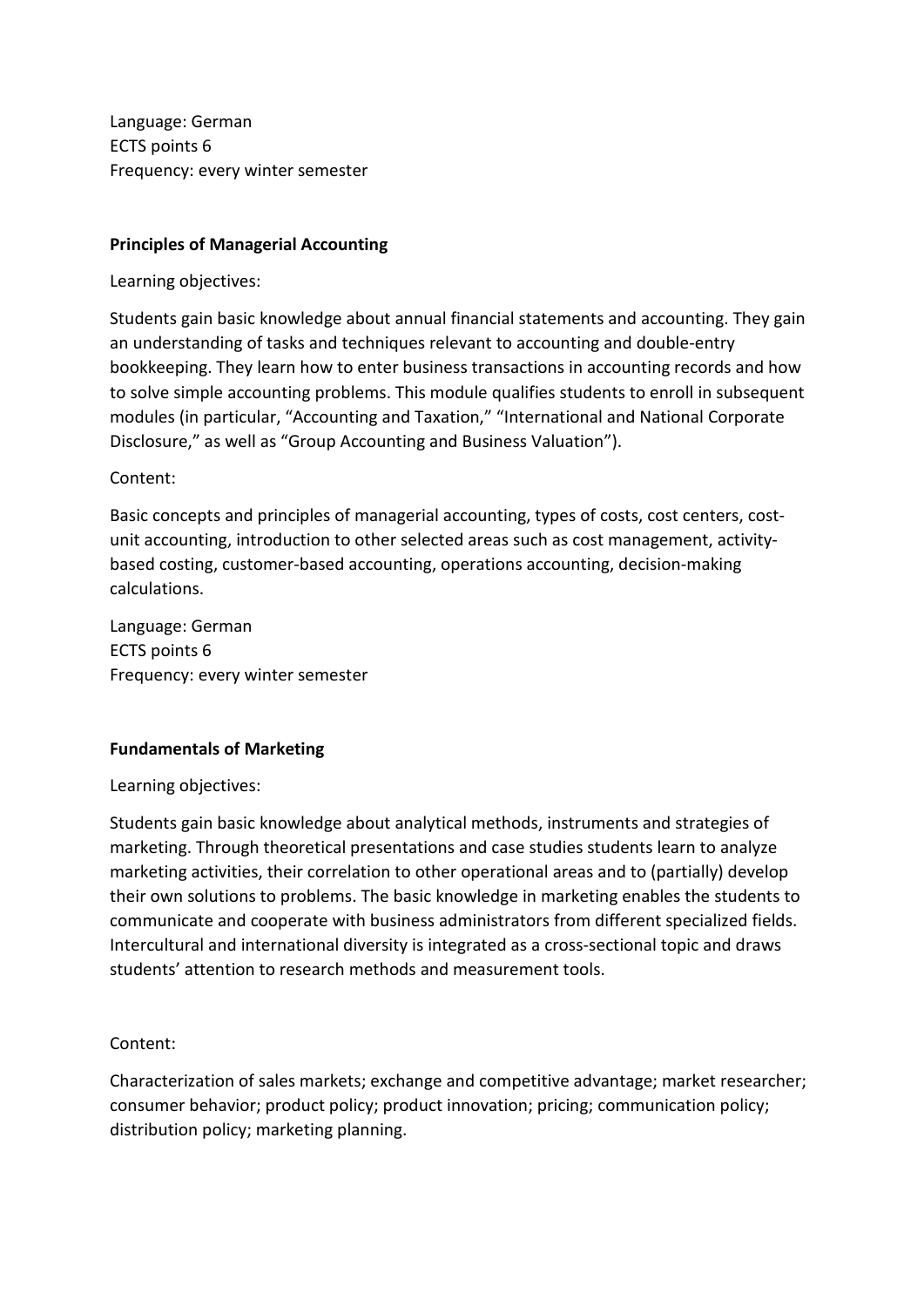Language: German ECTS points 6 Frequency: every winter semester

#### **Investment and Corporate Finance**

Learning objectives: Students learn to be aware that individual's actions in corporate finance are evaluated in terms of generating income, while other factors that influence behavior in businesses mostly go ignored. They gain basic skills and knowledge in financial mathematics and learn which tools to use when making decisions about investments and financing measures. When applying the tools they learned about, students take into account the fact that decisions are usually long term and that it cannot be taken for granted (especially with financing decisions) that all parties are equally well informed. In addition to learning how to incorporate risk considerations into decision-making, the students also come to understand that the effects of taxes should not be ignored when making finance decisions.

## Content:

Net present value and internal interest rate, investment decisions under certainty, investment decisions under uncertainty, traditional forms of financing, capital structure policy and dividend policy, risk management with futures trading

Language: German ECTS points 6 Frequency: every summer semester

#### **Accounting and Taxation**

#### Learning objectives:

Students gain basic knowledge about individual financial statements in accordance with commercial law. They learn to solve simple accounting problems independently and are able to solve more complex problems (medium complexity) with guidance. They acquire a fundamental understanding of financial statement analysis and policy and are familiar with the specifics of how to generate group financial statements and IFRS financial statements. They gain an overview of the main types of taxes in the German tax system and learn how to gauge the effects of taxes on business decisions.

#### Content:

Annual financial statements: fundamentals, individual financial statements in accordance with commercial law, overview of group accounting and IFRS accounting, introduction to financial statement analysis and policy.

Taxation: principles and concepts of taxation for business administration, overview of the main types of taxes: income tax, corporate tax, trade tax, turnover tax, impact of taxation on certain economic decisions, taxation of international business relations.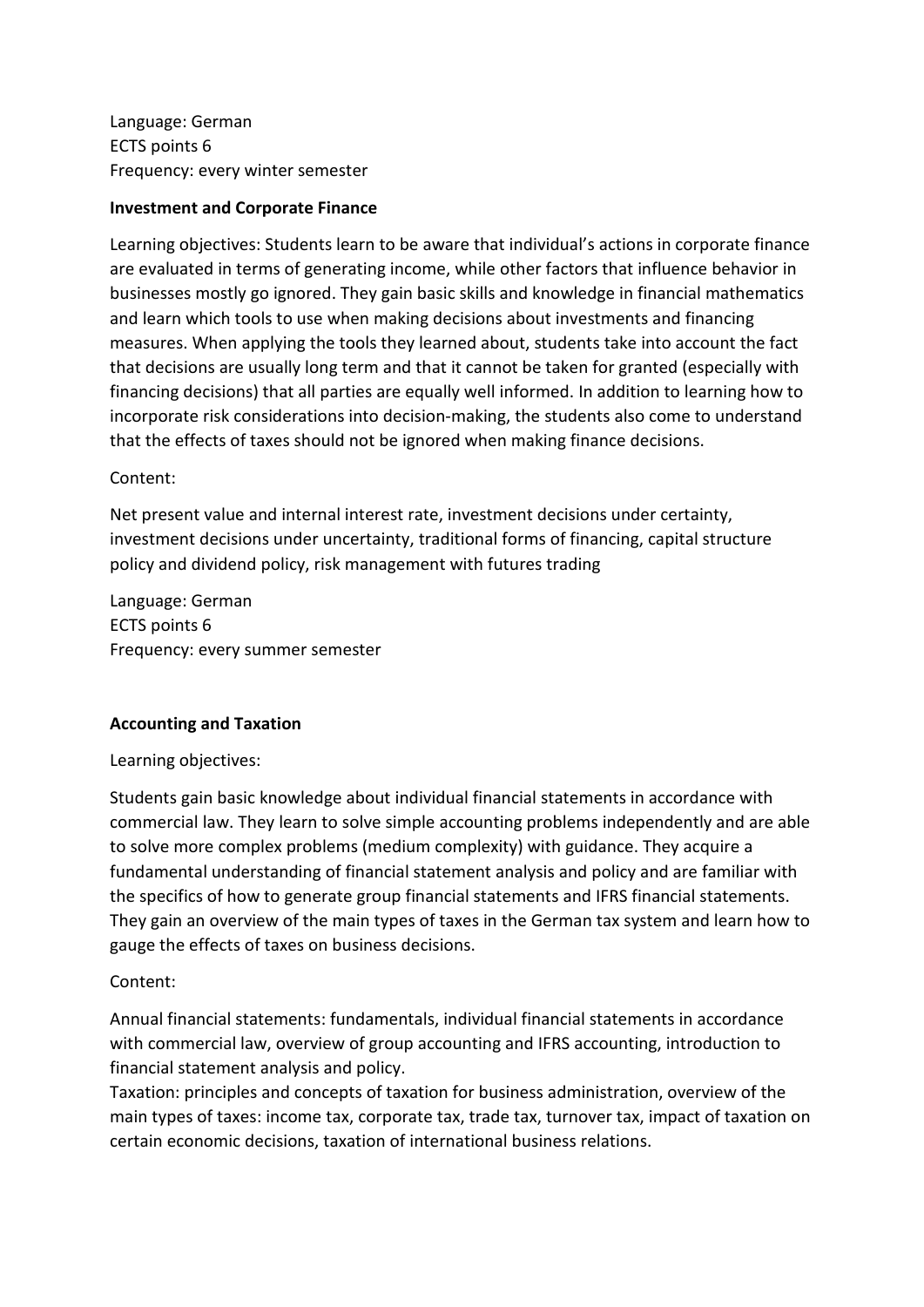Language: German ECTS points 6 Frequency: every summer semester

### **Supply and Operations Management**

Learning objectives:

Students learn to be aware of how important the production of goods and services are as the core function of any business operation. They become familiar with the challenges associated with transforming input into output given the available resources. They gain basic knowledge of common strategies, methods, and models used in the field to solve production and operations management problems, especially with regard to the time management of individual operational steps. Students also gain an overview of supply management, including the important topics of supplier development, just-in-time delivery and inter-firm cooperation. They also learn about former and current theoretical debates and can make connection to practical applications, including those in regional and international contexts.

## Content:

Demand forecasting, materials management (in particular warehousing), production processes and supplier selection and development, procurement strategies and organization, human resource management, approaches to quality assurance and reliable delivery, production theory and planning, work organization in production.

Language: German ECTS points 6 Frequency: every winter semester

# **Strategic Management**

Learning objectives:

Students gain a fundamental understanding of current challenges involved in the strategic management of businesses today. They learn about the goals and responsibilities involved with this field as well as its main instruments and methods. They learn the essential theoretical principles of strategic management and can analyze the stages of strategic decision-making based on these theories. They also become familiar with alternative competitive strategies, which come at the end of strategic analysis and can appraise them critically.

# Content:

Responsibilities of strategic decision-makers, analysis of resources and capabilities, analysis of market conditions, assessment of alternative competitive strategies and collective corporate strategies.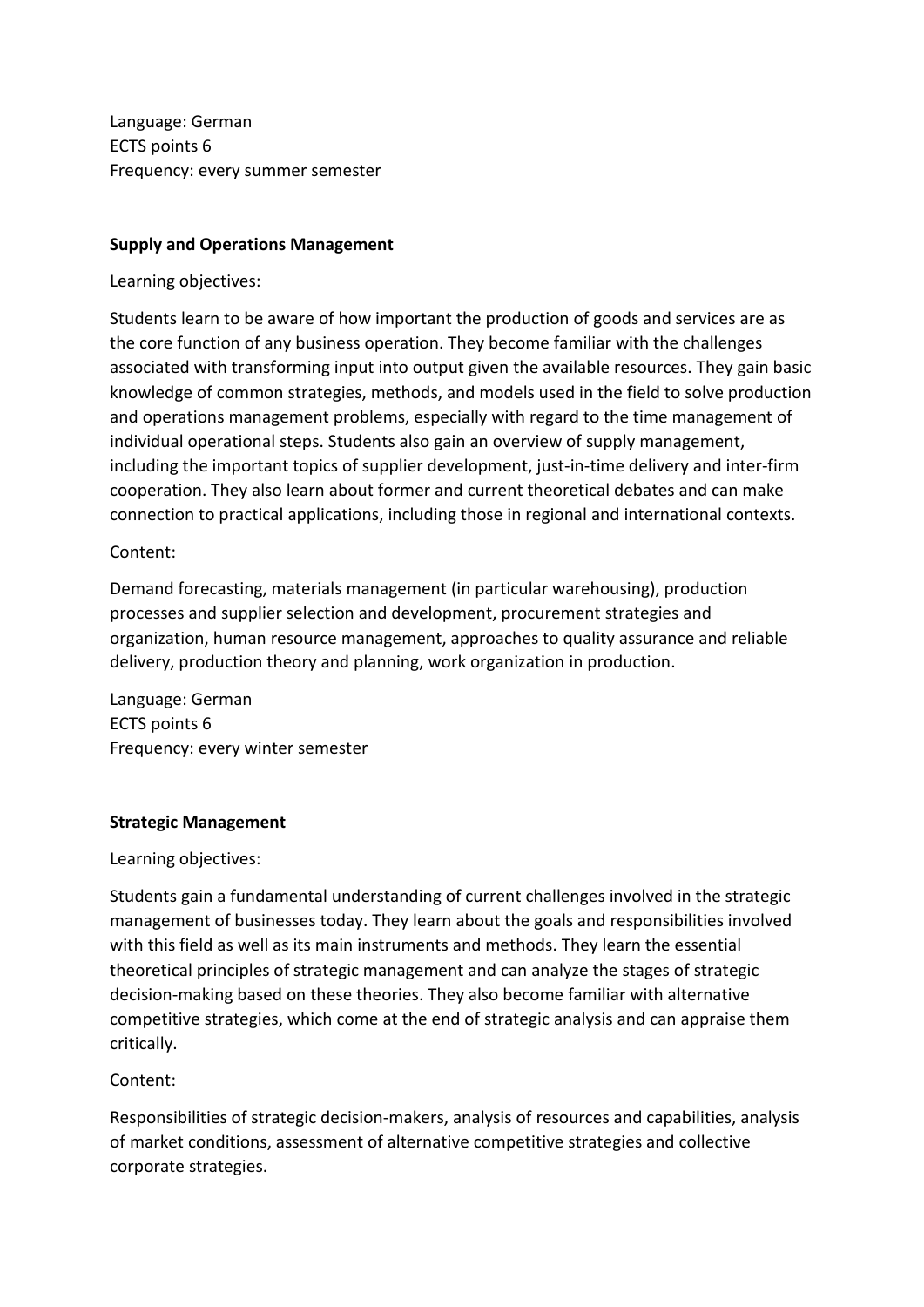Language: German ECTS points 6 Frequency: every other semester

#### **Introduction to Personnel Policy**

### Learning objectives:

Students gain knowledge about current issues and theoretical approaches in personnel policy research. They acquire basic knowledge on areas of activity and the parameters of personnel policy. They learn about current debates and can make connection to practical applications, including international contexts. They develop the ability to interpret personnel policy cases based on the application of theoretical approaches and concepts. They also learn to formulate and evaluate courses of actions for specific cases. They learn to assess theoretical, conceptual research as well as empirical research using criteria from the social sciences. Student gain knowledge about the role of gender in the workplace and the challenges and perspectives surrounding social diversity in businesses. The methods that the students learn and apply enable them to put their knowledge to practice based on theoretical reflection, which is important for anyone working in management.

## Content:

Problems and theoretical approaches to personnel policy as a research field; courses of action in human resources management (e.g., recruiting, qualification, personnel placement, work organization, remuneration, dismissals, diversity management); social parameters of personnel policy (e.g., historical developments, gender and labor, digitalization) in both national (e.g. democratic decision-making, labor market, labor law) and international contexts (e.g. personnel policy in multinational corporations, comparative international labor relations, global labor standards).

Language: English/German ECTS points 6 Frequency: every other semester

# **Introduction to Business Information Systems**

#### Learning objectives:

Students gain an overview of operational user systems and the implementation of modern information technology in business. They receive basic knowledge in the areas of Internet technology, e-business as well as encryption and system development. They learn how to recognize problem areas in practical systems and are aware of user-related issues when implementing information technology in business.

Content: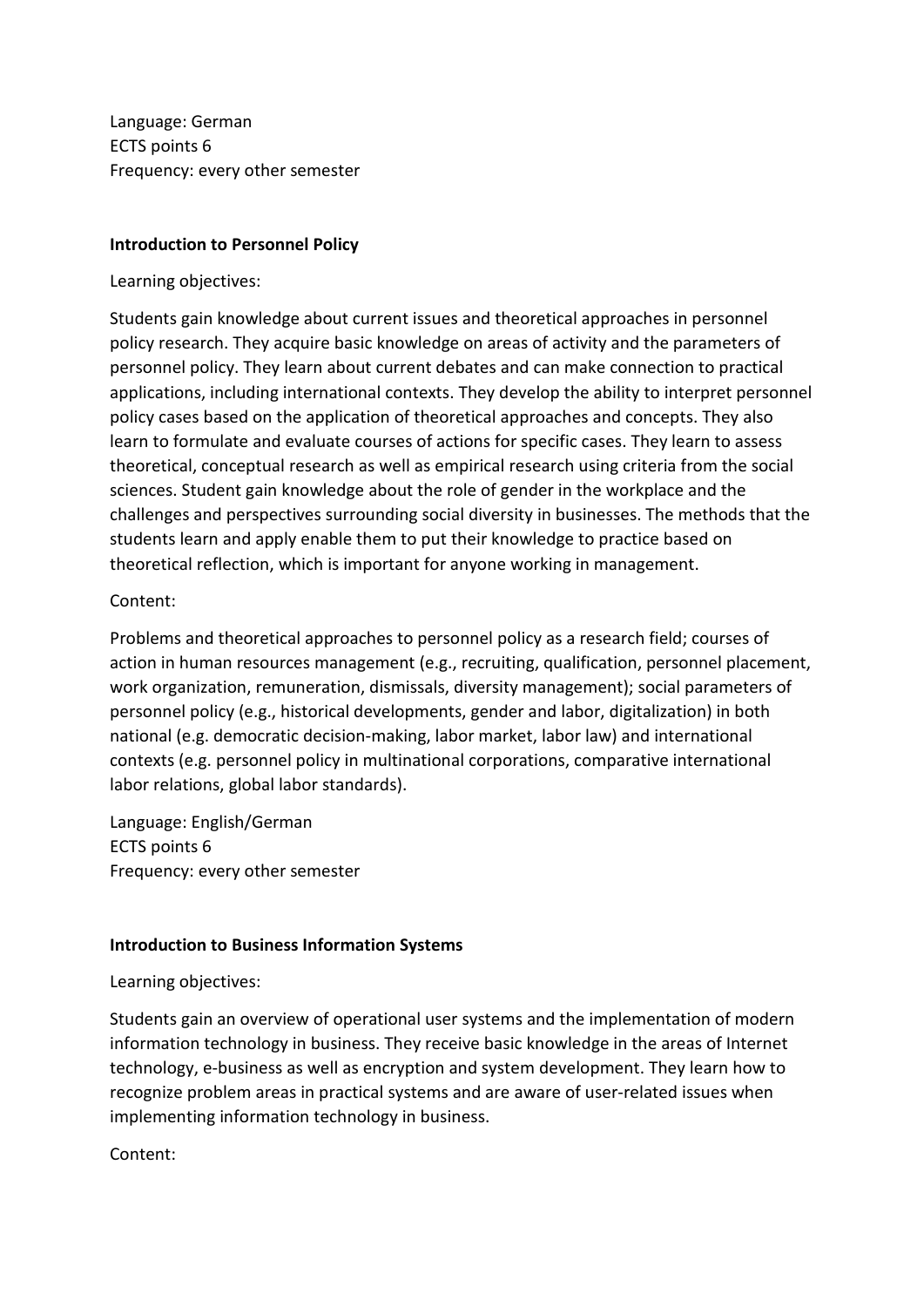The module consists of three main sub-areas: Technology, applications, and system development basics:

Introduction to operational user systems: levels of support, architecture, standard operating software with practical examples.

System platforms and networking: search architectures, in particular client-server architectures, Von Neumann architecture, total cost of ownership for systems, EDI, computer networks, chip card technologies

Internet technology: World Wide Web, HTML, http protocol, web browsers and plugins, web applications and web services

Electronic business (EB): Definitions and differentiation of concepts and terms, phases of development and forms of EB, digital products, electronic commerce, payment systems, security issues, implications and problems with EB

Introduction to cryptography: Symmetric and asymmetric encryption, RSA algorithm, message integrity, digital signatures and trust center, Internet security, SSL encryption

Computer supported information systems development: Methods, techniques and principles of system development, business processes modeling, data view and data design, data modeling, algorithms, Visual Basic for Application (VBA)

Databases: Relational database systems, SQL, relational database design

Language: German ECTS points 6 Frequency: winter semester

# **Inter-firm Cooperation**

# Learning objectives:

Students gain an overview of fundamental questions and recent developments in inter-firm cooperation: from research and development to production and marketing. They learn about the typical strategic and organizational challenges of inter-firm cooperation. They become familiar with and understand selected concepts and theories related to the management of inter-organizational relations and learn how to use them in analyzing problems that arise in in handling concrete cases.

# Content:

Management as a function, institution and practices; organizational and legal forms of interfirm relations; from a system of internal contracts and putting-out system to project networks and virtual companies; reflective network development through network management.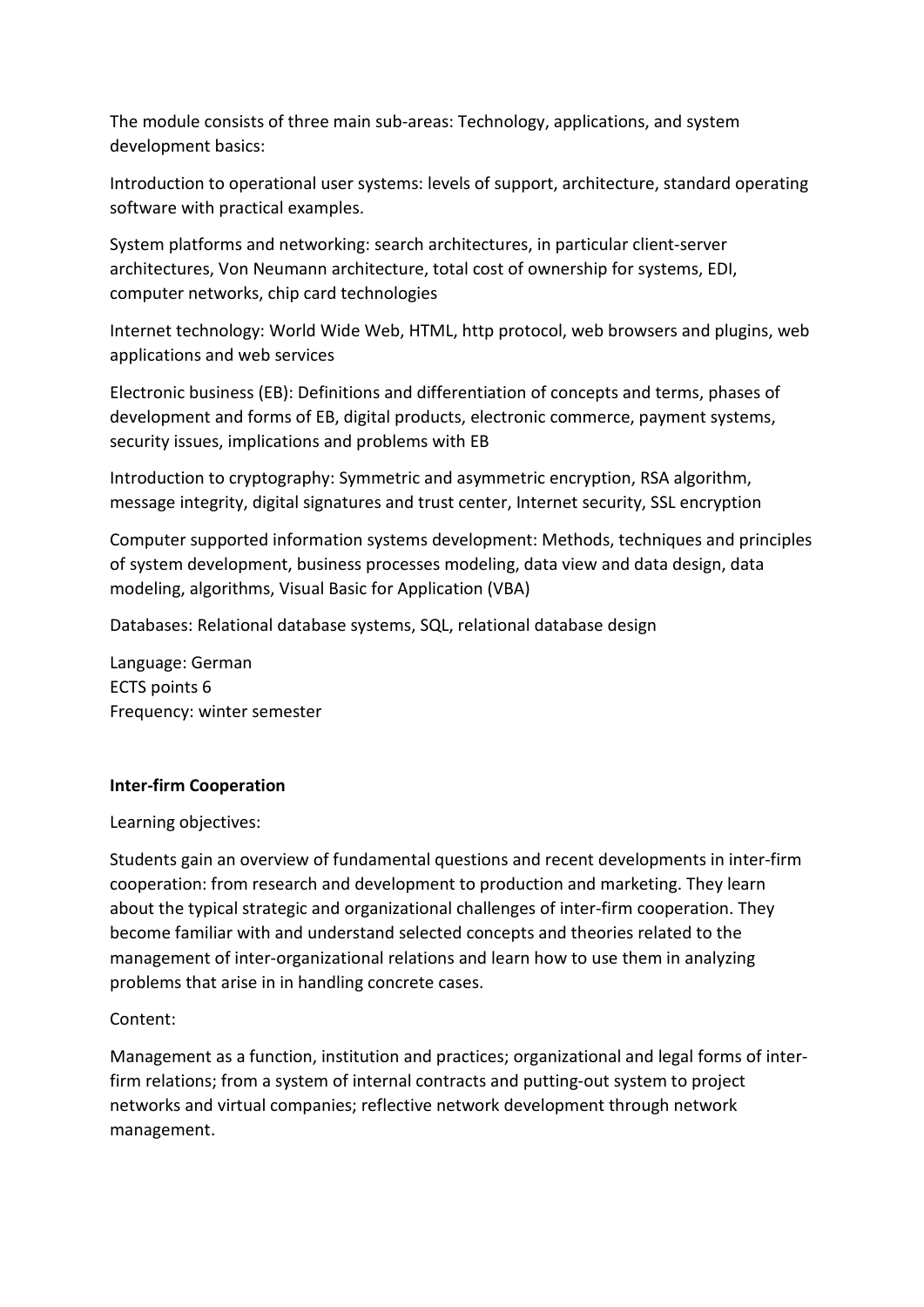Language: German ECTS points 6 Frequency: every winter semester

#### **Corporate Governance and Corporate Social Responsibility**

Learning objectives:

Students gain basic knowledge of the parameters and courses of action in corporate governance and corporate social responsibility (CSR). They learn about current issues and theoretical approaches in corporate governance (CG) research as well as new approaches being developed in CSR. Students develop their ability to interpret cases involving business practices and questions of regulation with respect to CG or CSR based on the application of theoretical approaches and concepts. They also learn to develop courses of action for specific cases and critically evaluate them. Through research-oriented teaching, students learn how to develop a social science research question on a given topic. They also learn how to debate theories and concepts as well as how to assess the significance of both theoretical, conceptual research as well as empirical studies.

#### Content:

CG and CSR theories (e.g. agency theory, stakeholder theory, institutionalist approaches); ownership structures; the influence of shareholders on corporate policy; the role of executive and supervisory boards and non-executive directors; executive board remuneration; the market for corporate governance; democratic decision-making and employee participation; conflicts of interest and gatekeeper failure; regulation and selfregulation (e.g. codes); international comparison of CG structures and CSR with regard to social and political processes of governance in multinational companies.

Language: German/English ECTS points 6 Frequency: irregular

#### **International Management**

#### Learning objectives:

Students learn to classify different institutional frameworks in which multinational companies operate economically and understand the unique qualities of individual national forms of economic organization and corporate governance. They learn to identify comparative advantages that certain economic activities have in different national contexts as well as the difficulties involved in the internationalization of certain activities. They learn to describe multinational corporations in terms of organization forms and become familiar with the different challenges associated with, on the one end, the local adaptation of their activities and, on the other, the global integration of them. They learn to apply their knowledge of these issues to questions of personnel management in an international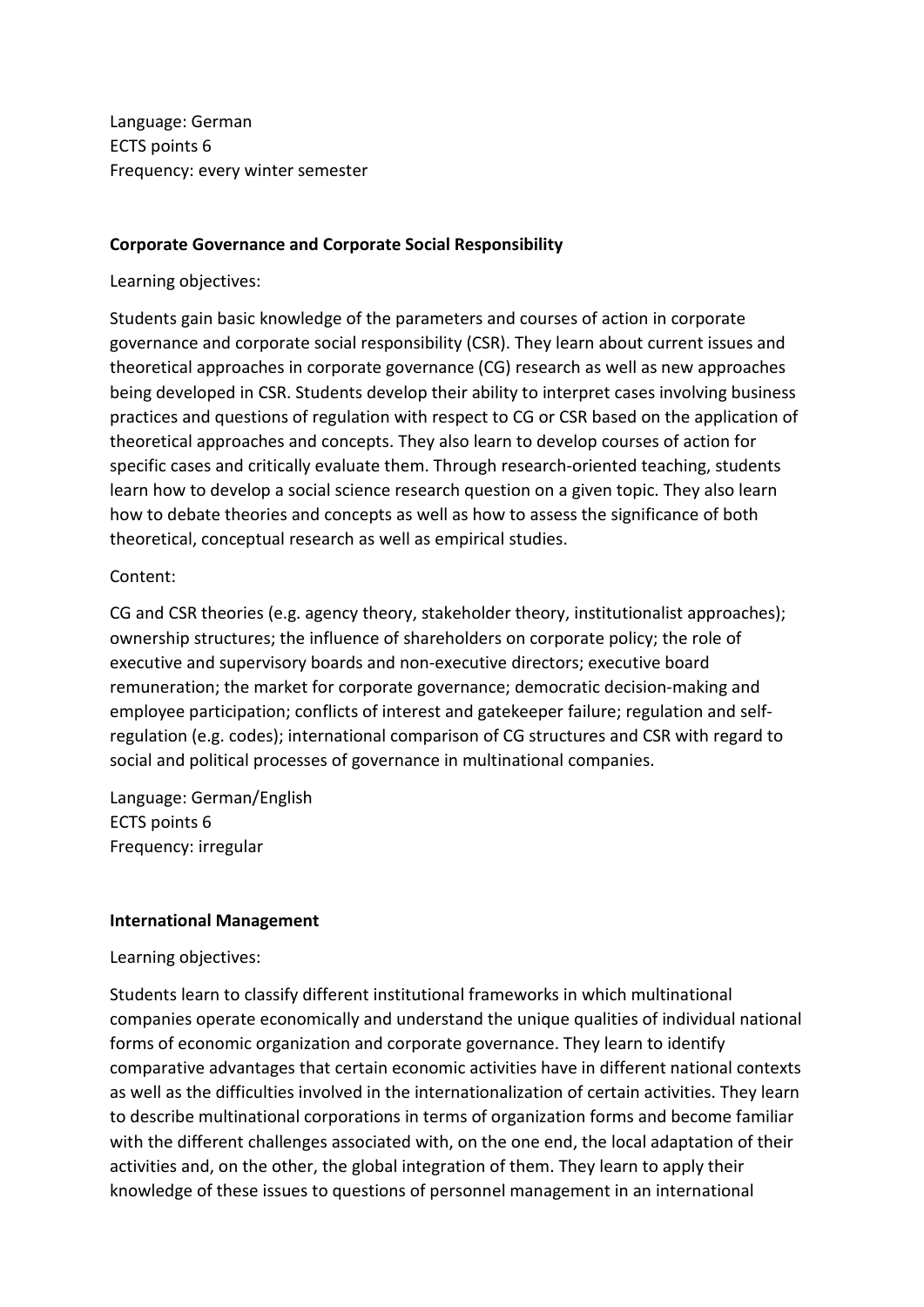context and question of international strategic management. They learn to critically assess the actions of multinational corporations and the implications of their activities in home and host countries. Through research-oriented teaching, students learn how to develop a social science research question on a given topic. They also learn how to debate theories and concepts as well as how to assess the significance of both theoretical, conceptual research as well as empirical studies.

## Content:

Topics include: formal and informal institutions from an international comparative perspective; theories on comparative advantages of institutions; labor relations systems; corporate governance systems; professional/vocation training and innovation systems; the role of the state; globalization; emerging markets; foreign direct investment; organizational forms of multinational companies; global supply chains; internationalization theories; market entry and market cultivation strategies; personnel management in multinational companies. The study and analysis of the various topics will focus on specific countries in Asia (Japan, China), Europe (Germany, UK), and America (USA).

Language: German/English ECTS points 6 Frequency: irregular

## **Organization: Structures and Processes**

Learning objectives:

Students gain basic knowledge on how to efficiently design organizational structures and processes. They become familiar with and understand various theories, models, and processes involved structuring organizations. This allows them to recognize and reflect upon organizational problems and to develop solutions for them. The knowledge they gain about organization theory will not only be useful to organization specialists, it also provides the basis for work in management.

Content:

Organizational design theory; differentiation models; integration models; formal and informal organization; useful illegality; political processes in organizations; corporate culture

Language: German ECTS points 6 Frequency: every other semester

#### **Project Management**

Learning objectives:

This module includes, on the one hand, selected traditional topics in project management, such as methods and tools for project planning, management, and supervision. On the other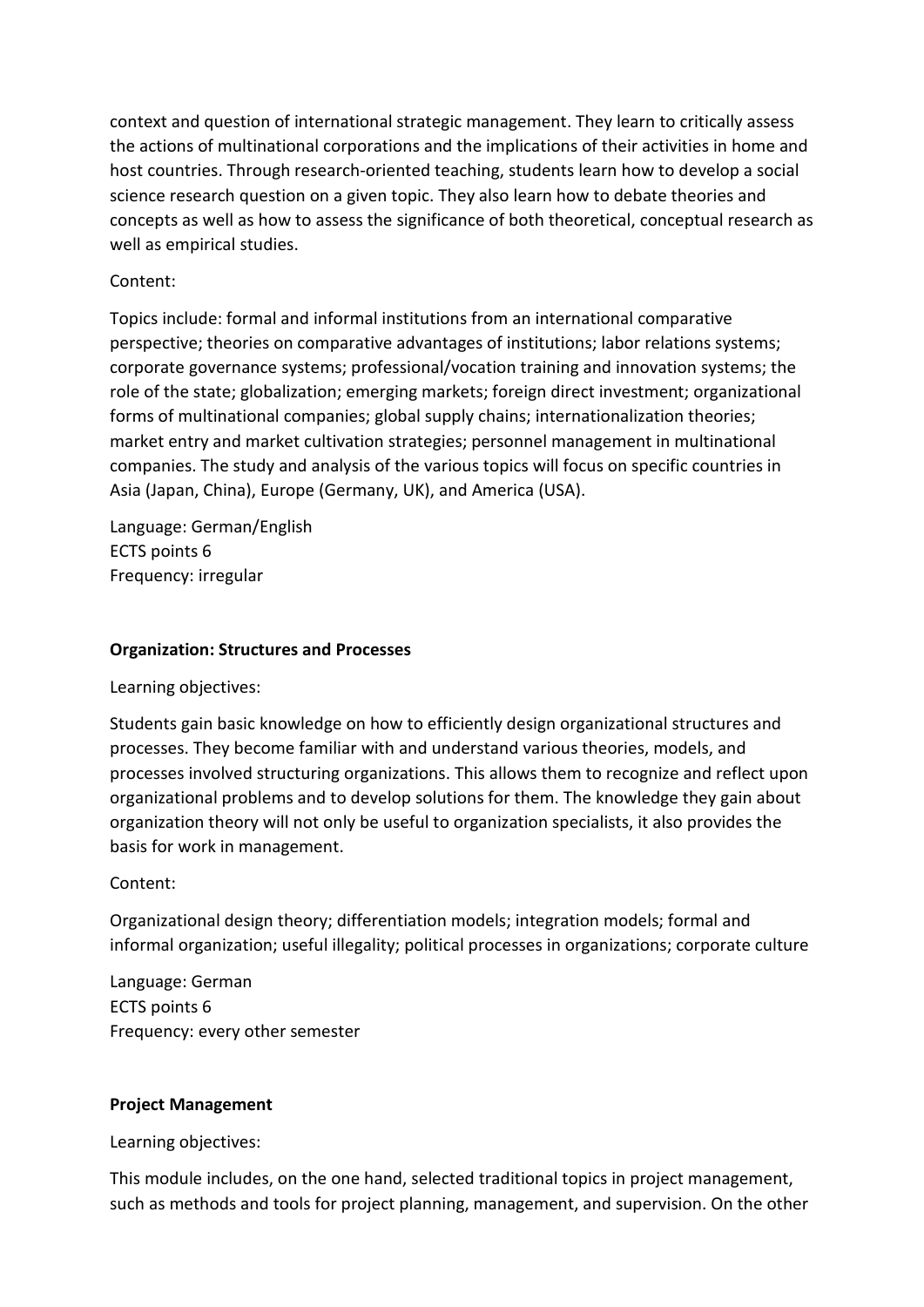hand, the module adopts a social sciences perspective on projects as a form of temporary organization, based above all on organizational theory. In addition to projects, students will also look at other forms of organizing that are of limited duration.

Students learn to understand to what extent and why projects have developed into a widespread form of organization. They learn to distinguish between different project forms and their characteristics and to recognize forms of temporary structural and process organization, which they can then apply to real situations. They become familiar with different project planning and management techniques, which they also learn to implement. They learn how to handle social and organizational questions of project management, and how to differentiate other forms of temporary organization beyond projects and classify their specific characteristics. They learn to differentiate various forms of organization across projects and become familiar with interdisciplinary connections (e.g. with areas like organization, personnel, innovation, entrepreneurship).

## Content:

Towards a "projectification" of society?; project management in organizations; project management in networks; management of other organization forms of limited duration; the future of temporary organizing

Language: German ECTS points 6 Frequency: irregular

# **Scientific Concepts and Methods in Management**

#### Learning objectives:

Students become familiar with current research topics in business administration related to the areas of specialization "strategy and cooperation" as well as "organization and personnel" and can appraise them critically. This prepares them to complete a Bachelor's thesis in this area of specialization, especially in terms of content and method.

# Content:

The critical appraisal of research results requires that seminar participants have already been made familiar with the most significant basics of scientific/academic work. The following are some prominent aspects of the module's content: Theory and rationale for selecting a specific theory; the relationship between theory and empirics; ways of collecting and analyzing data (qualitative and quantitative); scientific argumentation and documentation; planning a research project.

Language: German/English ECTS points 6 Frequency: irregular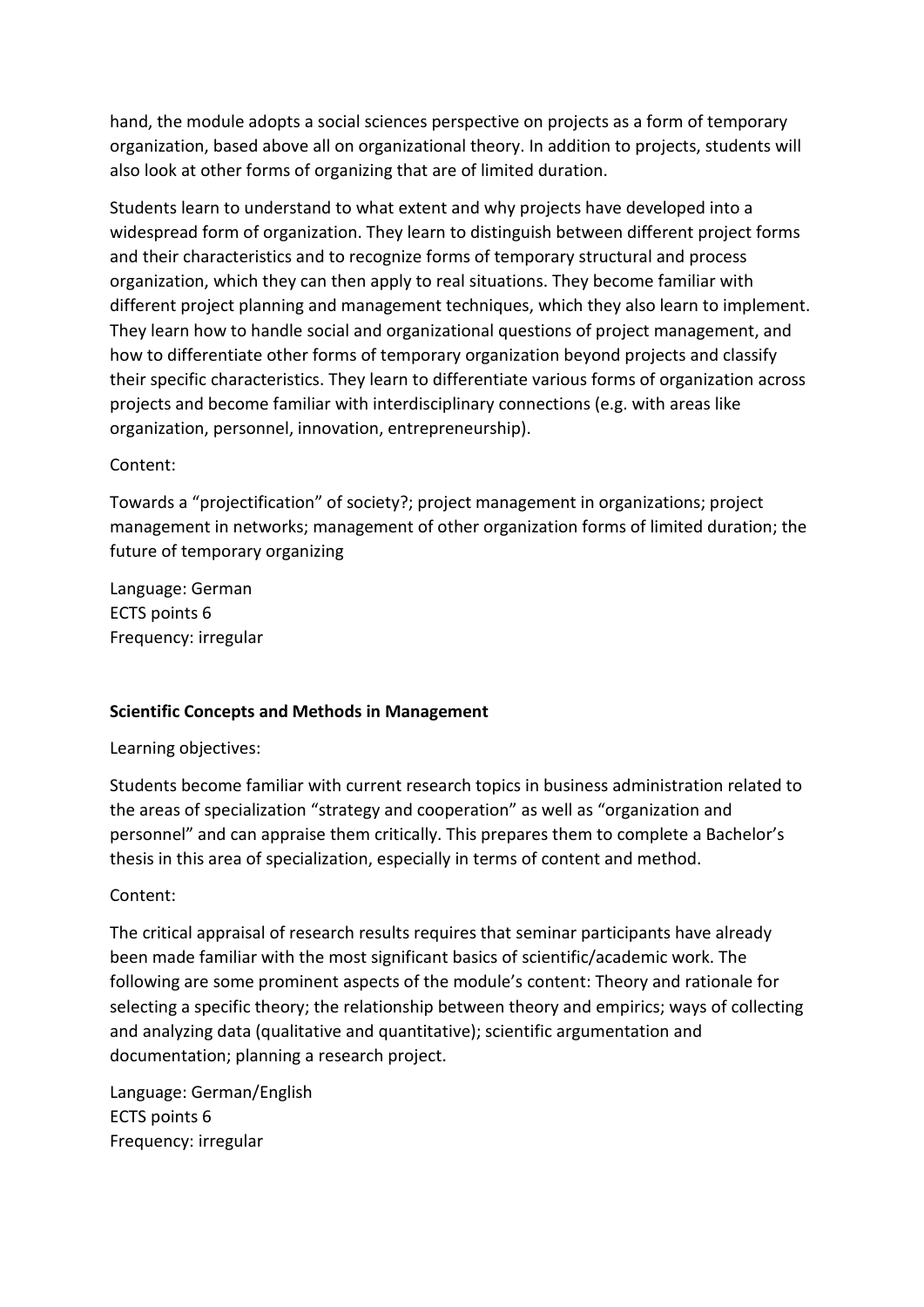### **Introduction to Innovation Management**

## Learning objectives:

Upon successful completion of the module, students know about the challenges and specific characteristics of innovation management, are familiar with the main concepts, and are able to understand the most important instruments based on theoretical knowledge, put them to use in practical situations, and assess them critically.

## Content:

After an introduction to basic terminology, the subject areas covered include both processrelated and result-related characteristics of organizational and supra-organizational innovation management. The following topics are covered in detail: Principles and concepts of innovation management, diffusion and adoption of innovation, planning instruments for strategic innovation management, innovation strategy, innovation skills and innovation culture,

Innovation processes and organization, protection strategies for innovation, sustainable innovation management, business model innovation

Language: German ECTS points 6 Frequency: irregular

#### **Business Plan Lab**

#### Learning objectives:

Student learn about the development of a business plan and the basics regarding the necessary business issues involved. They learn how to draw up a business plan step-by-step and develop it independently, from developing a business idea and putting together an entrepreneurial team to implementing the first steps in the plan. They also engage critically with all the creative and administrative topics related to founding a business and recognize how they relate to one another. Students will ultimately create their own business plan and enter it into a competition. They will also gain the basic knowledge they need to judge business plans from an investor's perspective.

# Content:

The module enables students to develop a business plan based on business idea. Using creative methods, they generate their own business idea and then focus on developing and formulating a business plan and dealing with the necessary subtasks. Subtasks include, for example, market research and competitor analysis, developing a finance plan, as well as deciding on the suitable legal form for a business.

Language: German ECTS points 6 Frequency: irregular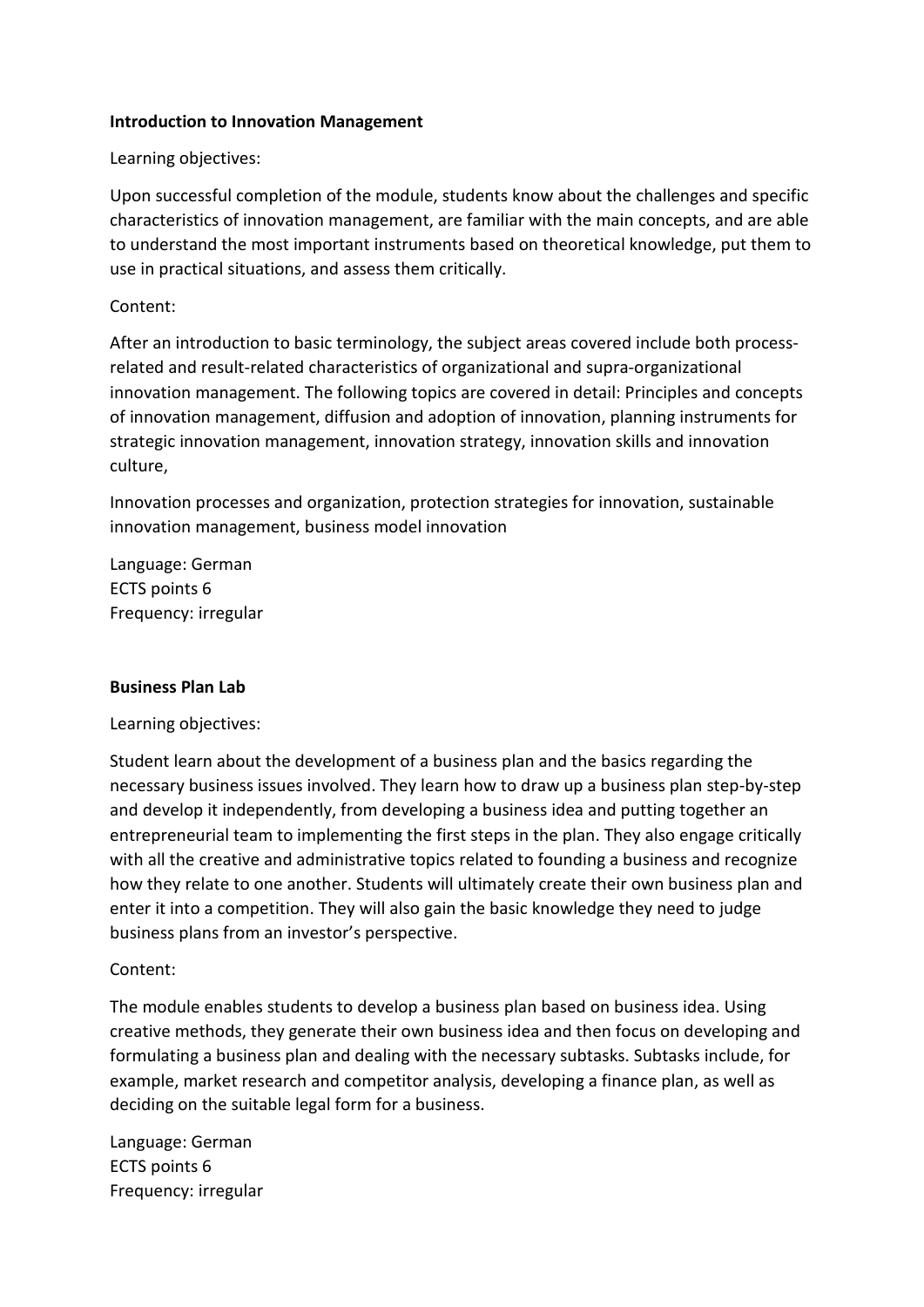## **Business and Services Marketing**

#### Learning objectives:

Students gain an understanding of stages and structures in the respective markets and learn about the specific characteristics of buying behavior among business customers and service customers as well as the effects of customer integration and business relationships in such markets. They learn about the unique qualities, instruments, and strategies associated with marketing in business-to-business markets and services markets. They also learn to determine marketing activities tailored to specific types of businesses.

#### Content:

Value creation structures and stages in business and services markets; organizational buyer behavior; customer integration, business relationship management, types of companies in business and services markets, marketing for specific types of businesses.

Language: German ECTS points 6 Frequency: every other semester

#### **Marketing Planning**

Learning objectives:

Students become acquainted with and understand the fundamental elements of marketing planning and how they relate to one another, as well as the market research methods and management control systems used in planning. They also learn to apply the concepts they get to know to practical problems. They learn how to classify the tools and analytical instruments used in marketing and how they relate to marketing planning. They can then apply this knowledge to specific case studies.

#### Content:

Basic information on marketing planning, basic methods of market research, marketoriented business planning, market-oriented business unit planning, marketing-mix planning, implementation and monitoring

Language: German ECTS points 6 Frequency: every other semester

# **Scientific Concepts and Methods in Marketing**

Learning objectives: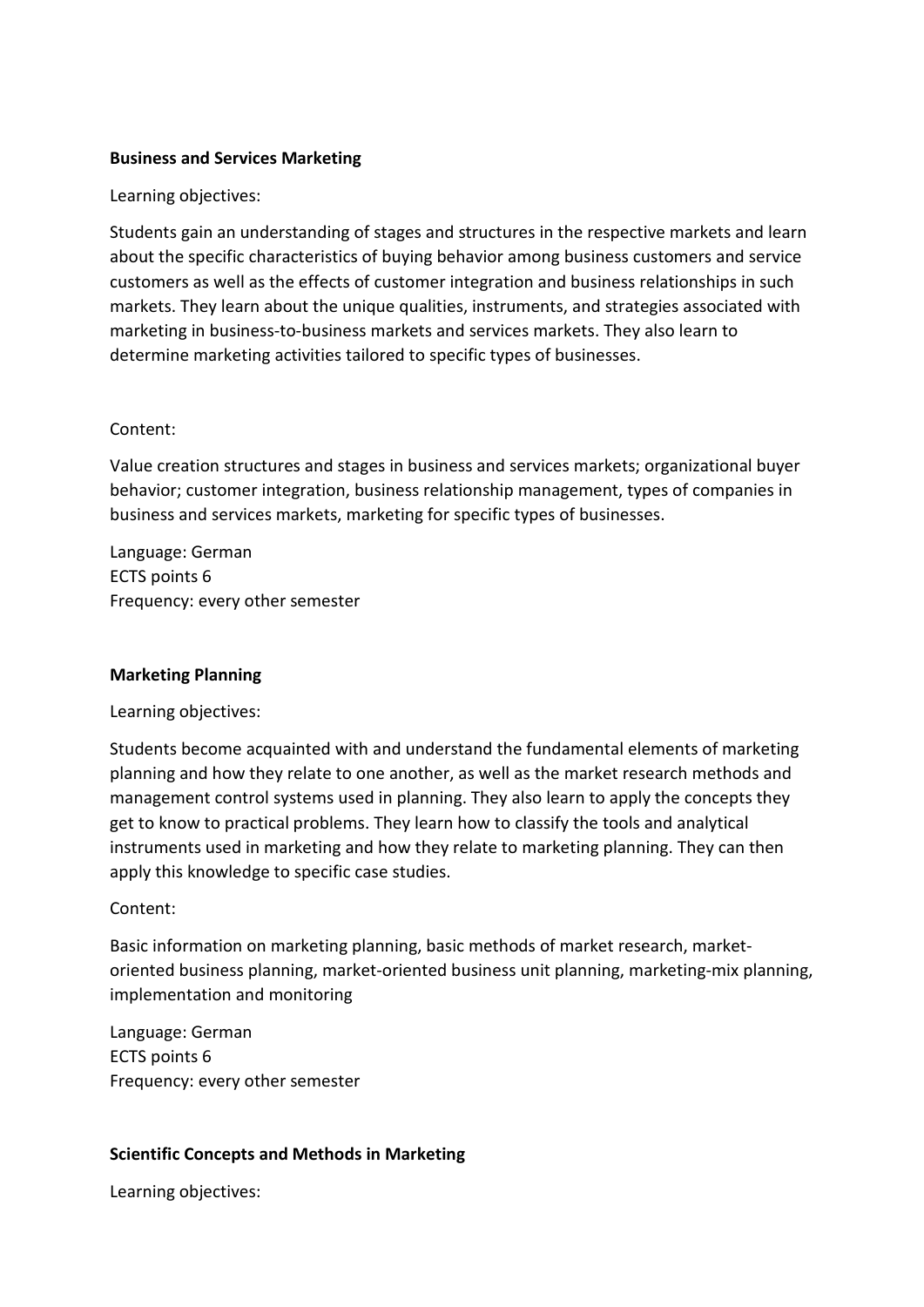Students learn about current research in business administration in the field of "marketing." They also learn how to interpret and assess the research critically. This prepares them to complete a Bachelor's thesis in this area of specialization, especially in terms of content and method.

# Content:

The critical appraisal of research results requires that seminar participants have already been made familiar with the most significant basics of scientific/academic work. The following are some prominent aspects of the module's content: Theory and rationale for selecting a specific theory; the relationship between theory and empiricism; ways of collecting and analyzing data (qualitative and quantitative); scientific argumentation and documentation; planning a research project.

Language: German/English ECTS points 6 Frequency: irregular

# **Decision Support Systems**

# Learning objectives:

Students become familiar with methods and models of applied optimization and learn about the most important technologies related to computer-based decision support from a business information systems perspective. They gain skills to model and analyze complex decision situations in companies and organizations and can then select and apply appropriate modeling techniques or problem-solving methods. They also learn to use software to analyze and solve problems in the models they develop.

# Content:

After an overview of common methods of quantitative decision support (optimization, simulation, business intelligence), students receive an introduction to the basic principles of modeling operational decision situations with the help of mathematical optimization. Modeling techniques are immediately applied to practical examples and solved with the help of optimization software.

The second half of the course introduces the tools and models of data mining and business intelligence. The material covered in the course will be put to the test in the tutorial, and its application in operational practice will be illustrated using case studies.

Language: German/English ECTS points 6 Frequency: irregular

# **Information Management**

Learning objectives: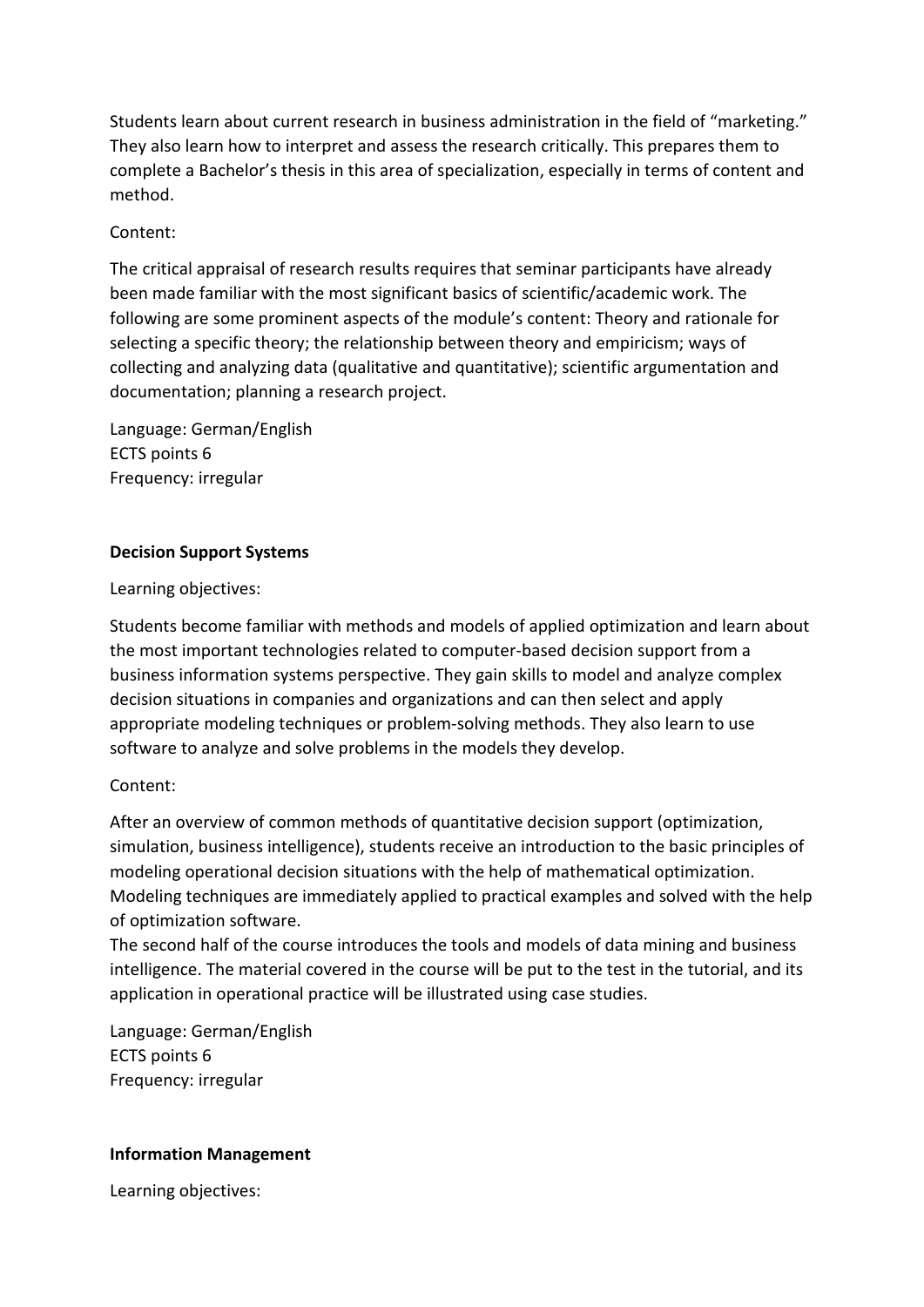Students gain knowledge and skills regarding the design and use of modern information and communication systems as well as the possible uses of application systems. They learn how to choose from the appropriate design approaches and the information management strategies that they been taught for a specific problem, apply them towards a solution, and reflect on the results.

# Content:

The scope of information management extends to all areas of leadership responsibilities in a company with respect to the media-supported information and communications systems used therein. As a management task, it is intended to support efficient and effective information processing in a targeted manner. The module includes an explanation of the main goals and responsibilities of information management, an examination of suitable methods of operational and strategic information management, as well as a look at computer-based information and communication systems as objects of design. Building on this, students will deal with current topics such as business process management, information and knowledge management in Enterprise 2.0 and IT consulting.

Language: German ECTS points 6 Frequency: irregular

# **Information Systems Development**

Learning objectives:

Students learn how to analyze user requirements for an IT user system and can transfer them into a specifications sheet. They learn how to draft a suitable system through teamwork based on a specifications sheet and how to implement it using a development system in a software system. Students become familiar with modern development methods and tools.

# Content:

The lecture covers the basic techniques of object-oriented programming, which are dealt with in more detail in the accompanying tutorial through small programming tasks. Students additionally work on the basic concepts and theories of software technology, specifically object-oriented programming, classes, objects, and modularization. Subsequently, the module deals with fundamental aspects of how application systems are developed systematically, for example, phase schemes, prototyping, methods of identifying and documenting systems and processes, system design, object design, as well as IT project management tools and related software technology issues.

An accompanying computer-based seminar gives students the opportunity to work on a project in small groups creating an application system. The individual groups are responsible for implementing the software modules established in the system design and combining them to form a complete system. Module integration is the main focus here, but it is considered within the context of changing technological developments.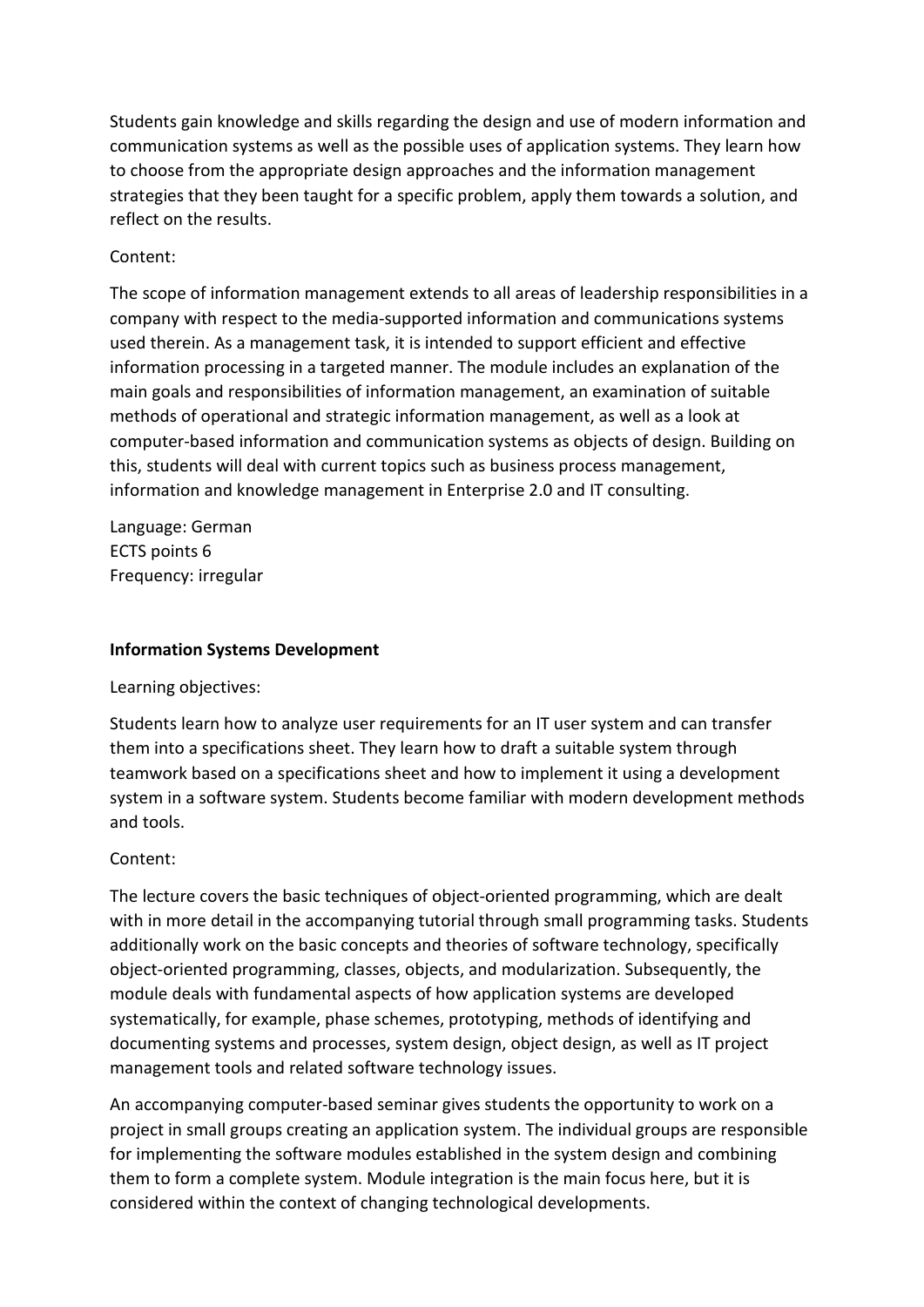Language: German ECTS points 6 Frequency: irregular

### **Net Economy – International Business Case Study**

Learning objectives:

Students gain advanced knowledge in business information systems and learn how to apply that knowledge to problem-solving. This includes in particular preparing business models with attention to changing technology in the so-called "net economy." Students can develop and present their own problem-solving strategies and concrete measures to deal with economic issues with practical relevance using current media.

## Content:

Teams of students work together with other students from national and international partner universities on concrete tasks and case studies that deal with selected topics from the field of information management. Using current information and communication technology, they develop concrete proposals for solutions to practice-oriented problems and present them to a local, national or, as the case may be, international assembly.

Language: German/English ECTS points 6 Frequency: irregular

#### **Business Information Systems: Special Topics**

Learning objectives:

Students possess advanced knowledge of the concepts, models, and methods of business information systems. They are capable of independently developing and explaining problemsolving measures for IT related issues with attention to the current state of business information systems research.

# Content:

The module covers special topics from specific areas in the field of business information systems, such as decision support systems, analytical information systems, CRM systems and ERP systems, information management, IT project management, process management.

Language: German ECTS points 6 Frequency: irregular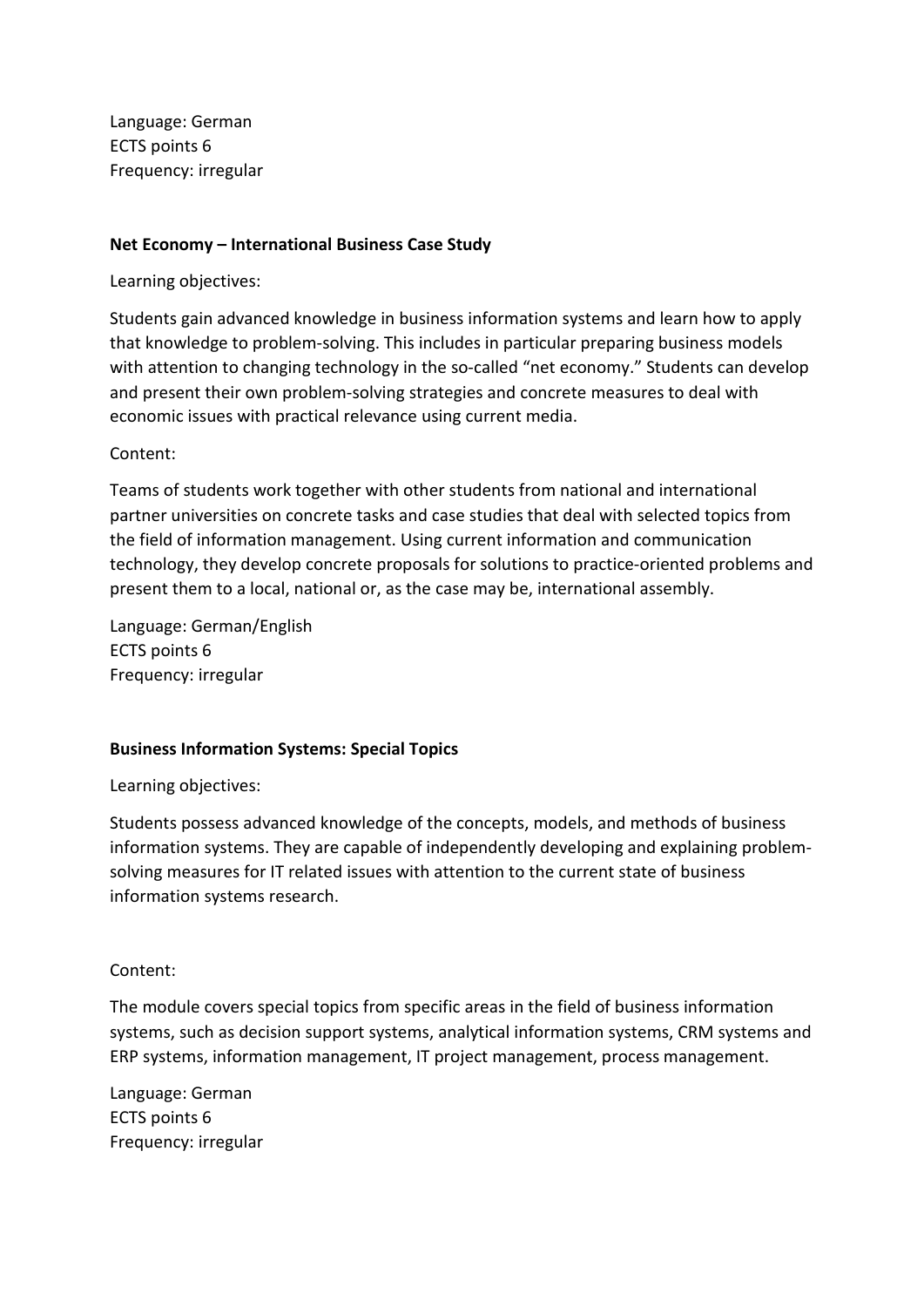# **Scientific Concepts and Methods in Business Information Systems**

Learning objectives:

Students learn about current research in business administration in the field of "business information systems." They also learn how to interpret and assess the research critically. This prepares them to complete a Bachelor's thesis in this area of specialization, especially in terms of content and method.

### Content:

Reviewing the research literature, formal components of a scientific paper, project planning including topic search, work methods for scientific papers based on a logical-deductive, analytical, or empirical approach, justifying choices for a specific research design, the relationship between theory and empirics, presentation and critical appraisal of selected research results .

Language: German/English ECTS points 6 Frequency: irregular

## **Controlling**

Learning objectives:

Students gain knowledge about controlling to prepare them for the professional world. In particular, they learn about the essential tools of cost control and cost management and about important calculations in decision-making and coordination. Students learn how to present and evaluate independently the goals, methods, and advantages and disadvantages of various tools used for controlling.

Content:

Controlling basics

Cost control and cost management: deviation analysis, activity-based costing, target costing

Life-cycle costing, decision accounting: Contribution margins, limit pricing, break-even analysis, outsourcing

Coordination accounting: Budgeting, performance measurements, transfer pricing

Language: German ECTS points 6 Frequency: every summer semester

#### **Special Topics in Managerial Accounting**

Learning objectives: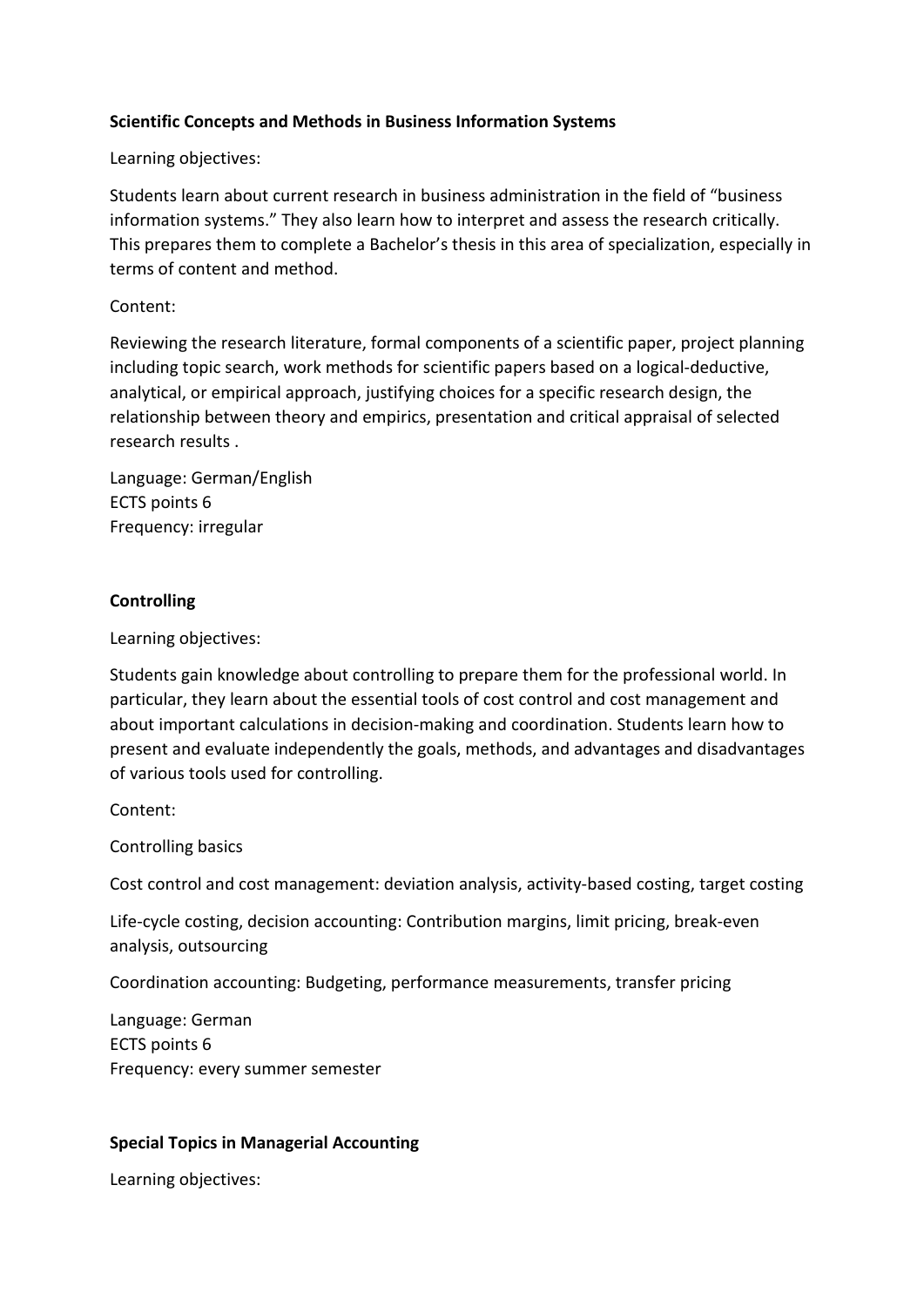Students learn about the research methods of the subject preferably from a theoretical and/or methodical perspective with regard to selected topics from the subdisciplines of corporate accounting and/or controlling. They learn how to rigorously work out problems of medium complexity and provide rationale for their decisions. They learn to formulate the reasoning behind their results and critically appraise them.

# Content:

The module covers special topics from the fields of managerial accounting and controlling. In addition, current issues discussed in relevant scientific publications will be discussed along with typical problems that arise.

Language: German/English ECTS points 6 Frequency: irregular

# **Application-oriented Topics in Controlling**

Learning objectives:

Students gain mastery over approaches to the subject from an application-oriented perspective. They gain skills that help them react professionally. They learn to apply the knowledge they acquire appropriately and can interpret it. Students learn how to recognize and analyze moderately complex problems with special attention to practical problems that occur in the professional world. They learn how to find solutions that are both theoretically and practically justified. Students gain the ability to communicate action plans and results with appropriate reasoning that backed by scientific reasoning.

#### Content:

The module covers special topics from the fields of managerial accounting and controlling. In addition, current issues from the professional world will be discussed along with typical problems that arise.

Language: German/English ECTS points 6 Frequency: irregular

#### **International and National Corporate Disclosure**

#### Learning objectives:

Students gain the knowledge, understanding, and skills needed to analyze and assess problems in financial accounting. They will also learn about the impact of specific institutional environments and gain a grounding in theory. Furthermore, students learn methods to solve accounting problems in national and international contexts with attention to financial reporting policies. Students learn how to solve certain moderately complex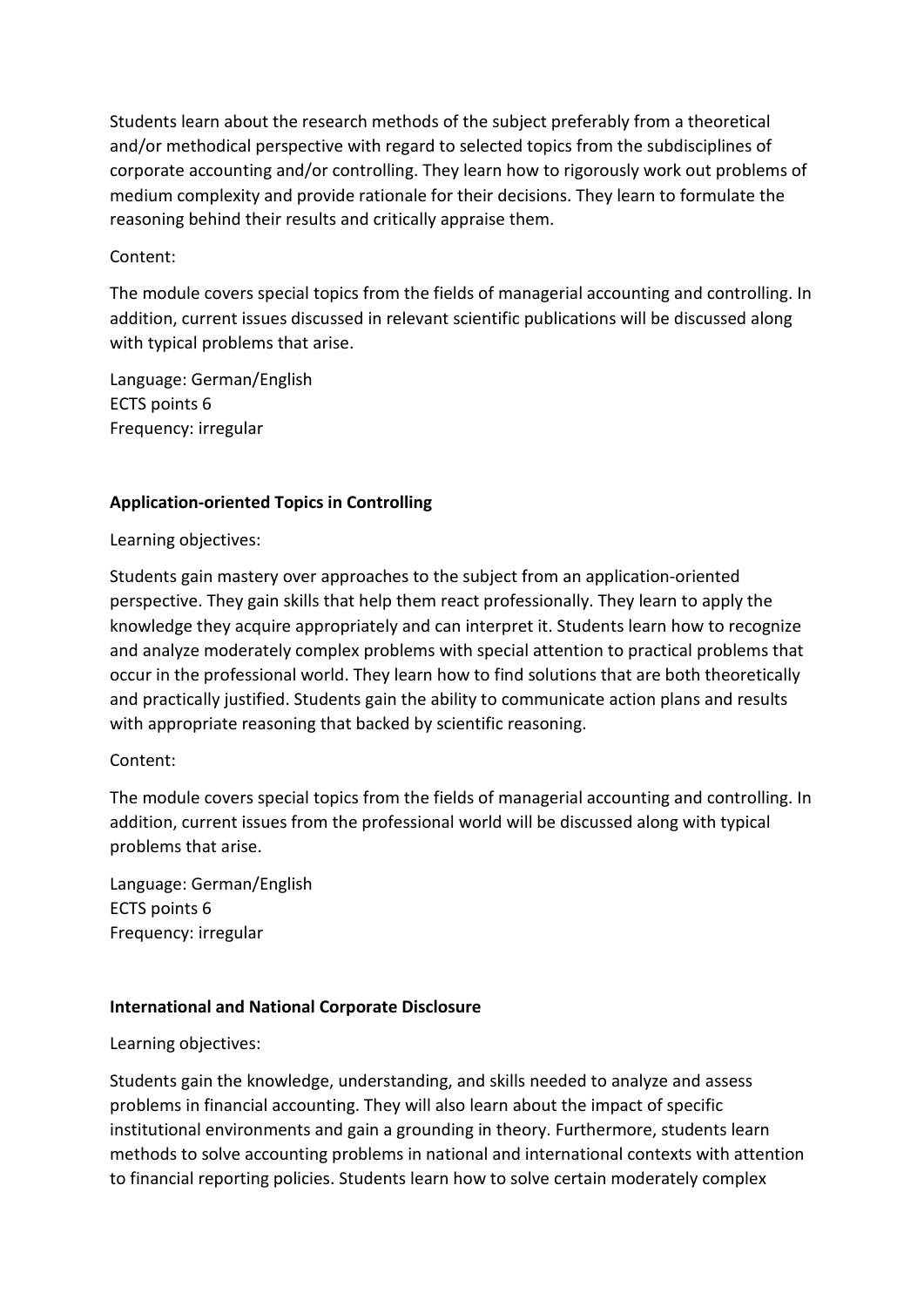accounting problems and how to systematically deal with newly arising problems (interpretation of standards, filling gaps in regulations).

Content:

Financial accounting, in particular perspectives and functions, theoretical approaches, institutions and processes of standardization, problem-solving methods, financial reporting policy, basic standards, handling selected items in individual financial statements in accordance with IFRS and Handelsgesetzbuch (HGB).

Language: German ECTS points 6 Frequency: every winter semester

## **Decision Theory**

Learning objectives:

Students learn about normative decision theory, how it relates to expected utility theory and mu-sigma theory, and how to apply that knowledge. Students gain knowledge about how to compose expected utility functions, what properties they must have, and how to tell them apart based on levels of risk aversion. They also learn how to apply the mu-sigma calculation and situate it theoretically.

Content:

Revealed preference, expected utility theory, stochastic dominance, mu-sigma theory, Tobin theorem

Language: German ECTS points 6 Frequency: every winter semester

# **Business Valuation and Taxation**

Learning objectives:

Students learn the basics of neo-classic business valuation and come to understand that net present value calculation is the basis of every valuation. Students gain knowledge about classifying abstract types of taxes and about how to calculate the different taxes into the net present value. In addition, students learn about instances of uncertain cash flow and gain an overview of discounted cash flow methods.

Content:

Standard model of income tax, tax paradox, investment-neutral taxes, discounted cash flow method.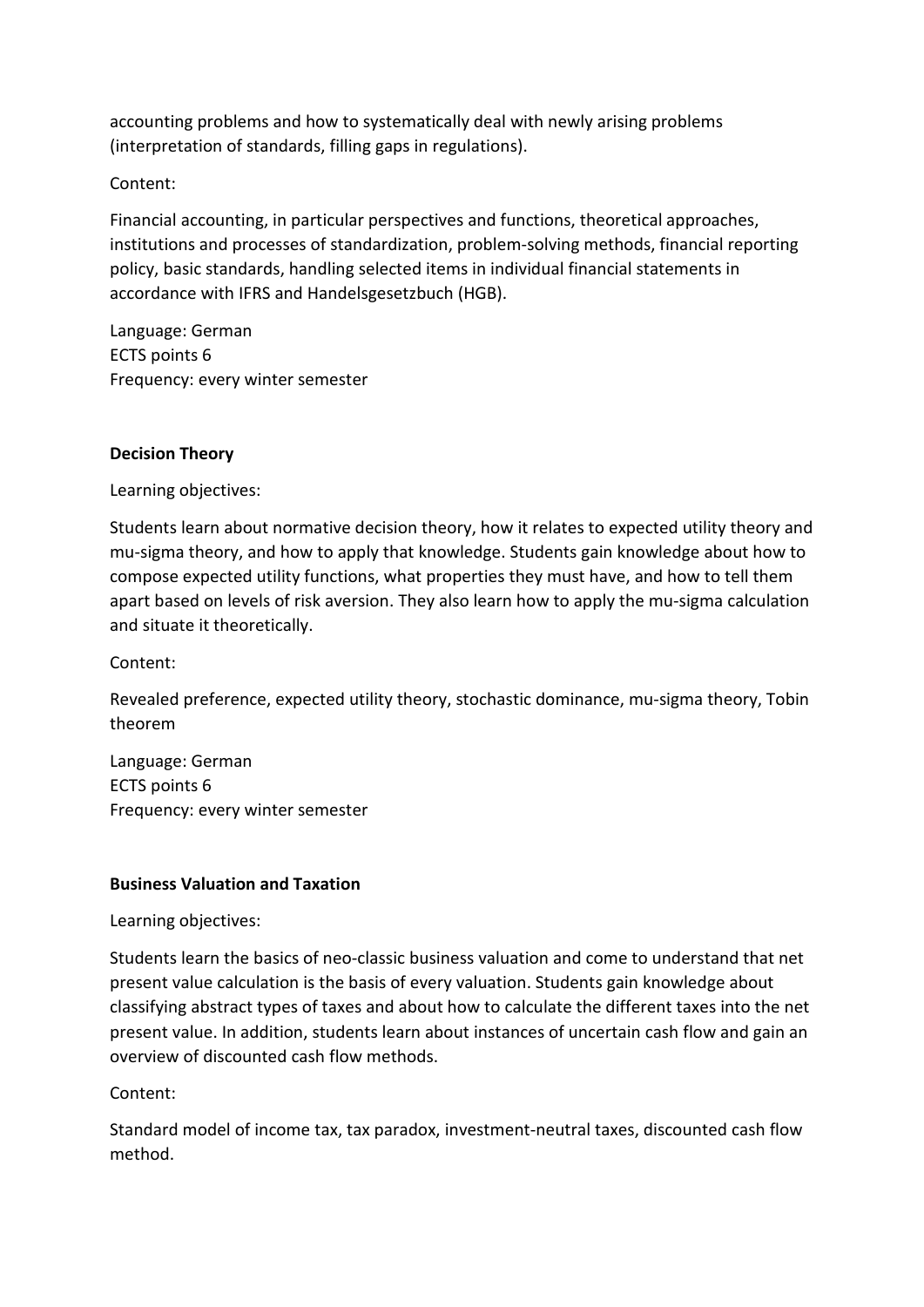Language: German ECTS points 6 Frequency: every summer semester

### **Group Accounting and Business Valuation**

Learning objectives:

Group accounting: Students gain the basic knowledge and skills needed to analyze and evaluate problems in group accounting, focusing on the consolidation process from the requirement to prepare financial statements and determining the scope of consolidation to the implementation of the individual consolidation measures. After completing the module, students are able to solve selected central problems in group accounting and systematically develop problem-solving methods for new issues that arise.

Business Valuation: Students gain the basic knowledge and skills needed to analyze and evaluate problems in business valuation, focusing on the valuation and pricing processes involved in business valuation as well as the relevant theoretical models (e.g. CAPM, WACC method). They gain an understanding of the importance of auditors and auditors' statements as well as typical occasions for professional audits. After completing the modules, students are able to independently develop solutions to problems in business valuation and pricing and can evaluate the solutions.

## Content:

Group accounting, in particular the basic principles, requirement to prepare financial statements, determining the scope of consolidation, full consolidation, inclusion of associated companies and joint ventures, consolidation measures, attachments to consolidated financial statements, and group annual report. The module covers group accounting in accordance with HGB and IFRS.

Business valuation, in particular basic principles and problem areas, valuation and pricing processes, principles of the profession, legal frameworks and special issues.

Language: German ECTS points 6 Frequency: irregular

# **Scientific Concepts and Methods in Finance, Accounting and Taxation**

Learning objectives:

Students become familiar with selected business administration research methods in the advanced fields of finance, accounting, and taxation. They also learn how to evaluate the different methods' applicability. The module gives them the formal and methodological training necessary to complete a Bachelor's thesis in the fields mentioned above.

Content: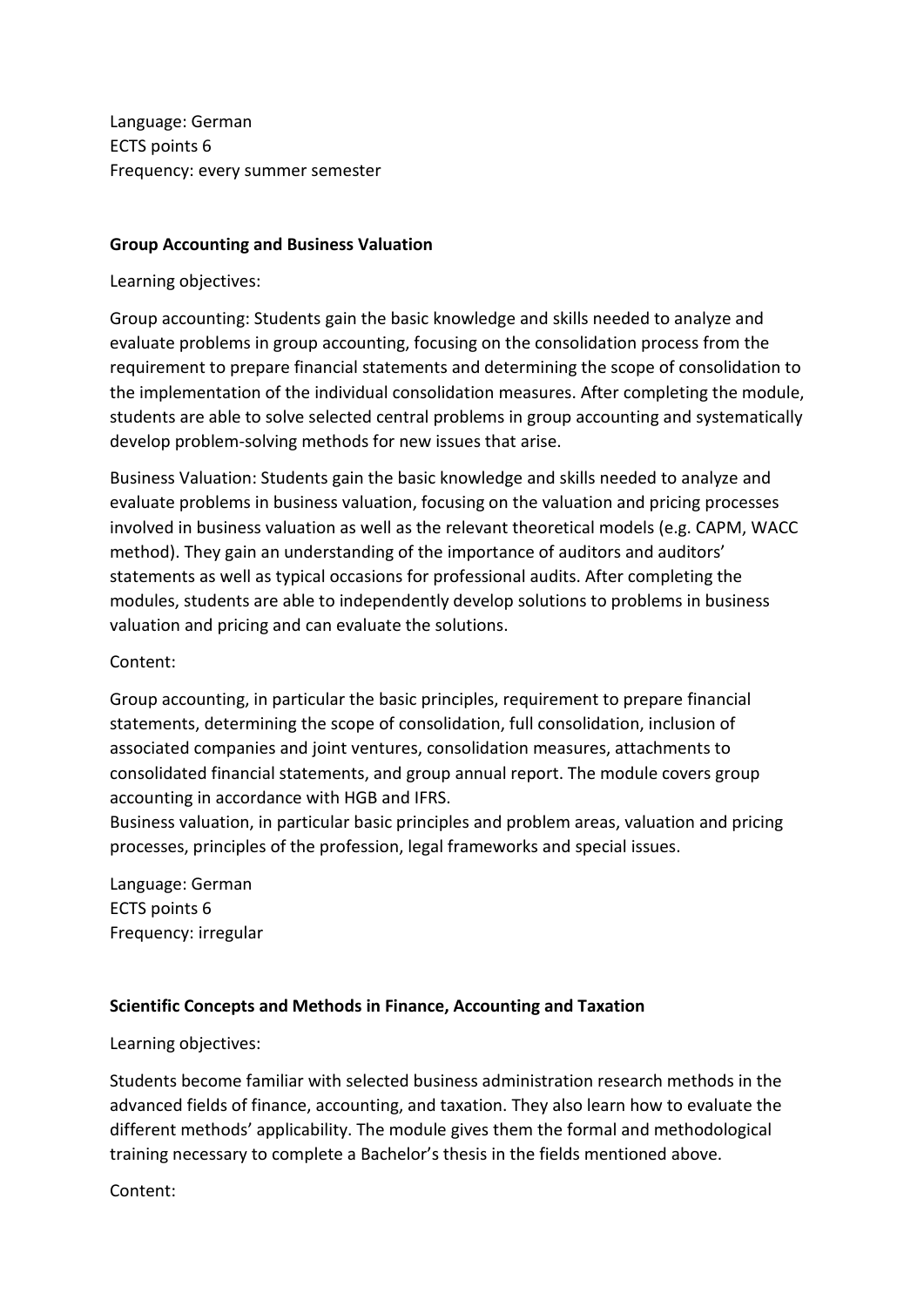Reviewing the research literature, formal components of a scientific paper, project planning including topic search, work methods for scientific papers based on a logical-deductive, analytical, or empirical approach, justifying choices for a specific research design, the relationship between theory and empirics, presentation and critical appraisal of selected research results .

Language: German/English ECTS points 6 Frequency: irregular

# **Advanced Special Topics in Finance**

Learning objectives:

Students learn about the research methods of the subject preferably from a theoretical and/or methodical perspective with regard to selected topics from the subdisciplines of investment and finance. They learn how to rigorously work out problems of medium complexity and provide rationale for their decisions. They learn to formulate the reasoning behind their results and critically appraise them.

# Content:

The module covers special topics from the fields of investment and finance. In addition, current issues discussed in relevant scientific publications will be discussed along with typical problems that arise.

Language: German/English ECTS points 6 Frequency: irregular

# **Application-oriented Topics in Finance**

Learning objectives:

Students gain mastery over approaches to the subject from an application-oriented perspective. They gain skills that help them react professionally. They learn to apply the knowledge they acquire appropriately and can interpret it. Students learn how to recognize and analyze moderately complex problems with special attention to practical problems that occur in the professional world. They learn how to find solutions that are both theoretically and practically justified. Students gain the ability to communicate action plans and results with appropriate reasoning that backed by scientific reasoning.

# Content:

The module covers special topics related to practical applications from the fields of investment and finance. In addition, current issues from the professional world will be discussed along with typical problems that arise.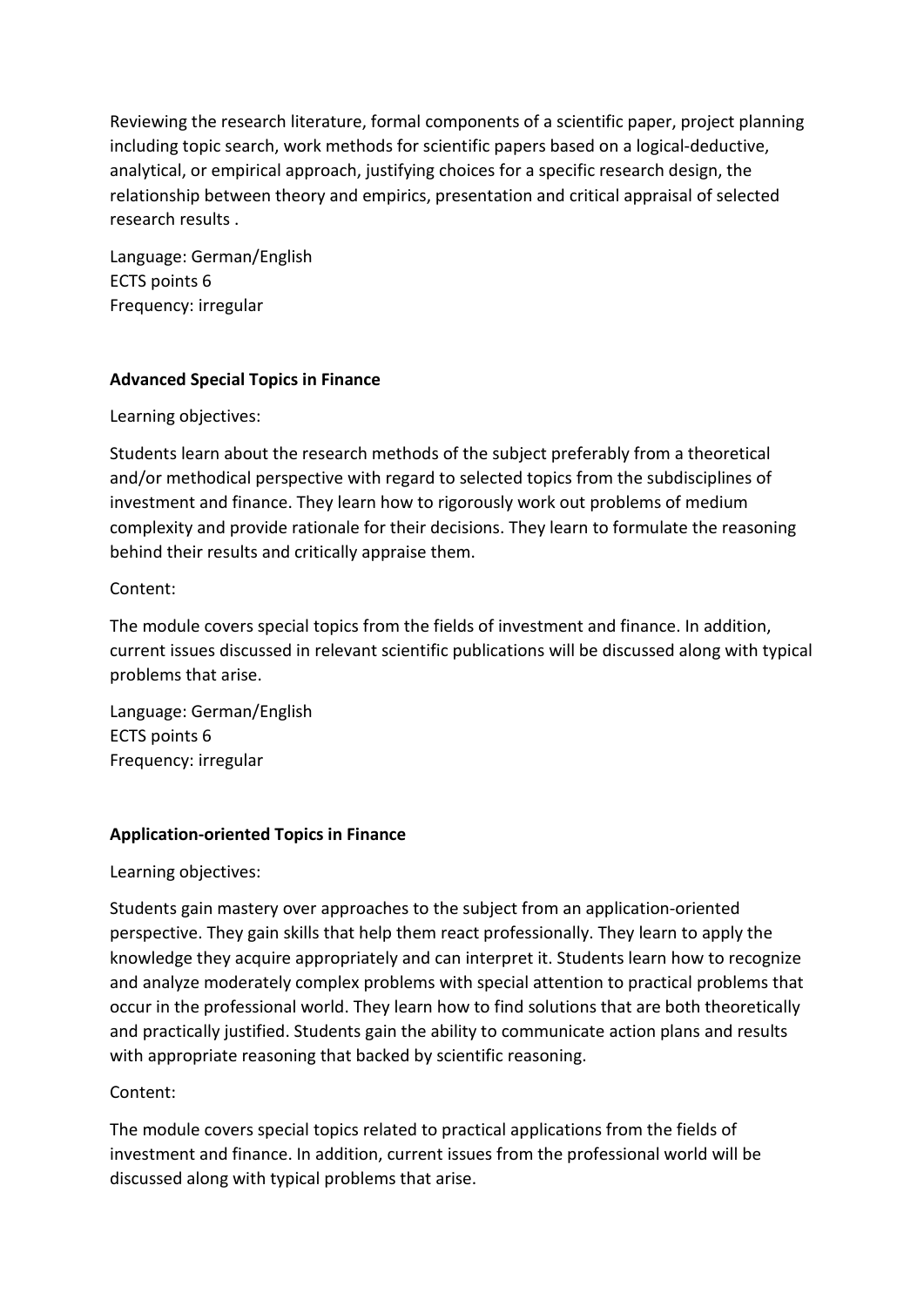Language: German/English ECTS points 6 Frequency: irregular

#### **Special Topics in Accounting and Auditing**

Learning objectives:

Students learn about the research methods of the subject preferably from a theoretical and/or methodical perspective with regard to selected topics from the subdisciplines of accounting and/or auditing. They learn how to rigorously work out problems of medium complexity and provide rationale for their decisions. They learn to formulate the reasoning behind their results and critically appraise them.

Content:

The module covers special topics from the field of managerial accounting and auditing. In addition, current issues discussed in relevant scientific publications will be discussed along with typical problems that arise.

Language: German/English ECTS points 6 Frequency: irregular

# **Application-oriented Topics in Accounting and Auditing**

Learning objectives:

Students gain mastery over approaches to the subject from an application-oriented perspective. They gain skills that help them react professionally. They learn to apply the knowledge they acquire appropriately and can interpret it. Students learn how to recognize and analyze moderately complex problems with special attention to practical problems that occur in the professional world. They learn how to find solutions that are both theoretically and practically justified. Students gain the ability to communicate action plans and results with appropriate reasoning that backed by scientific reasoning.

#### Content:

The module covers special topics from the fields of accounting and auditing. In addition, current issues from the professional world will be discussed along with typical problems that arise.

Language: German/English ECTS points 6 Frequency: irregular

#### **National and International Business Taxation**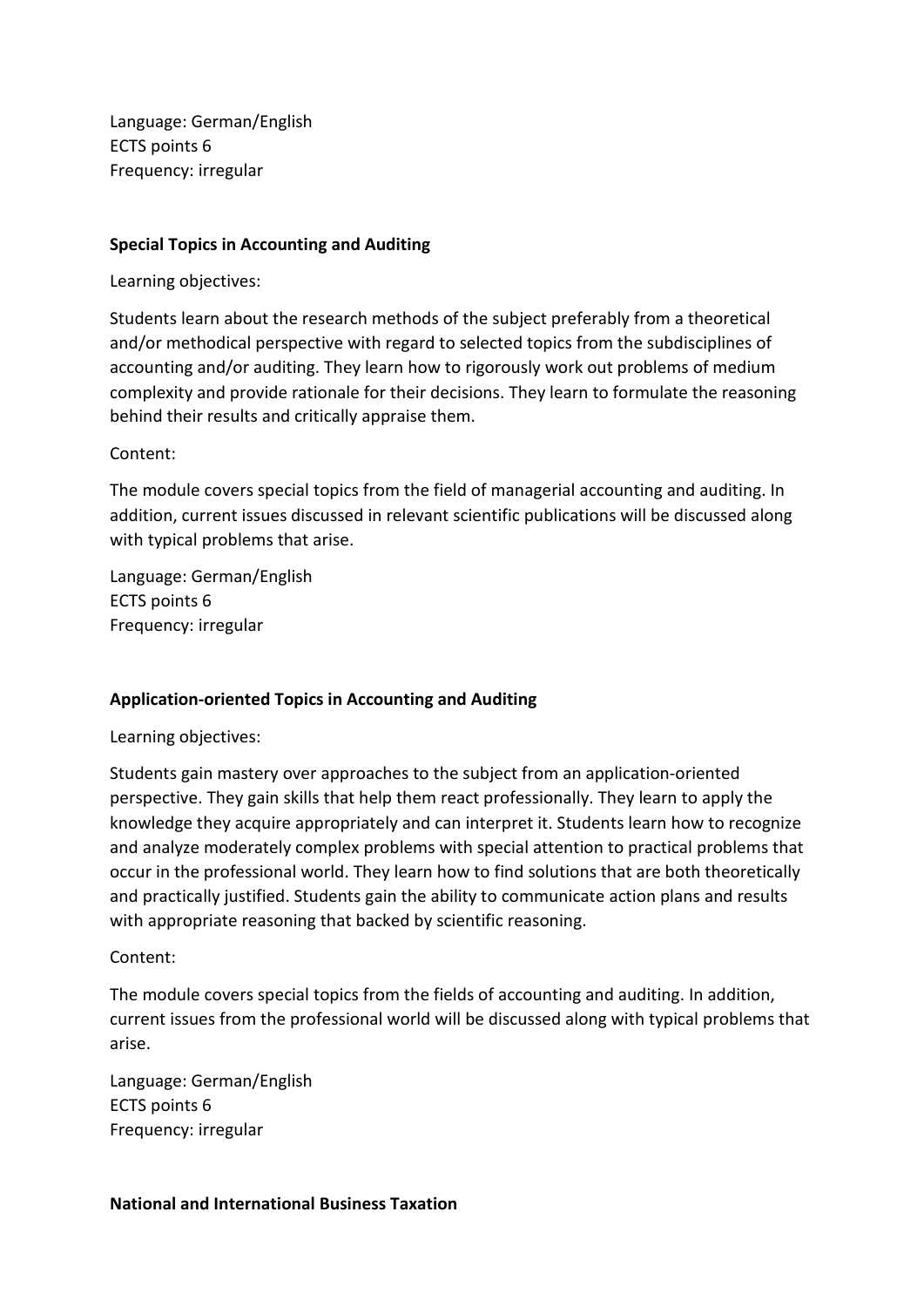## Learning objectives:

Students gain knowledge about tax systems and the basic structures of German tax law to prepare them for the professional world. They also gain in-depth knowledge about German business tax regulations. They learn about how to deal with the taxpayer, taxable objects, tariff regulations and procedural regulations for the different types of business taxes. They receive an overview of cross-border taxation (inbound and outbound) and the regulations in place to avoid double taxation. Students learn how to work on moderately difficult tax cases independently and on more complex cases with guidance. In particular, they will look at cases involving income tax and corporate tax assessments. They become familiar with debates regarding the gender-related effects of spousal taxation in terms of incentives and distribution. In addition, they learn to present on their own the various ways to avoid or reduce double taxation and to quantify the extent of double taxation.

Content:

Basics of the tax system

Income tax: Taxpayer, taxable object, tariff, particulars of procedural regulations

Corporate tax: Taxpayer, taxable object, tariff, particulars of procedural regulations, relation to income tax

Business tax: Taxpayer, taxable object, tariff, particulars of procedural regulations, relation to income tax

International business taxation

Language: German ECTS points 6 Frequency: every winter semester

# **Determining Taxable Income and Taxation of Different Legal Structures**

Learning objectives:

Students gain in-depth knowledge on how national and international profit and income taxes are determined as well as on taxation of the different legal structures. Students learn how to work on moderately difficult tax cases independently and on more complex cases with guidance. This includes cases involving balancing taxes, determining profits in business partnerships, as well as income tax and corporate tax assessments.

Content:

Determining taxable profits

Balancing taxes

Determining and allocating income in business partnerships

International transfer pricing taxation of legal forms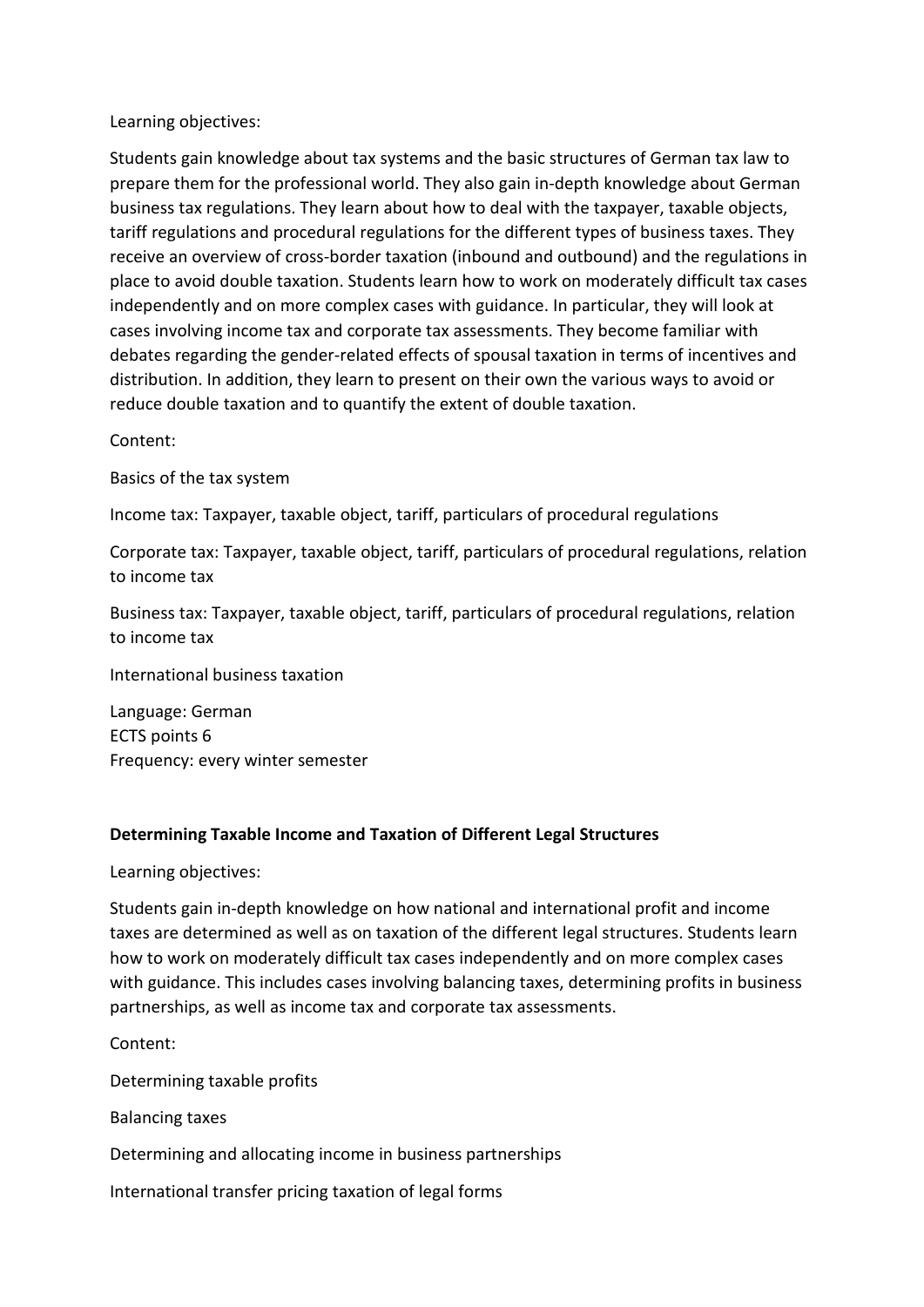Individual companies versus stock corporations

Mixed forms

Language: German ECTS points 6 Frequency: irregular

### **Advanced Business Tax Planning**

Learning objectives:

Students gain in-depth knowledge on tax effects and tax planning. They learn to solve moderately complex tax planning problems on their own.

Content:

Tools of tax planning

The concept of tax effects

Tax effects on business administration decisions (especially in the area of investment and finance

Language: German ECTS points 6 Frequency: irregular

#### **VAT and Other Transaction Taxes**

Learning objectives:

Students gain in-depth professional knowledge about VAT and basic knowledge of other transaction taxes. They learn how to solve simple problems concerning VAT declarations and planning on their own and can solve moderately complex problems with guidance.

Content:

VAT: Fundamentals, taxability, tax liability and tax exemptions, sales tax options, special cases, handling cross-border services. Other transaction taxes: Land acquisition tax, insurance tax.

Language: German ECTS points 6 Frequency: irregular

#### **Scientific Concepts and Methods in Business Administration Taxation**

Learning objectives: